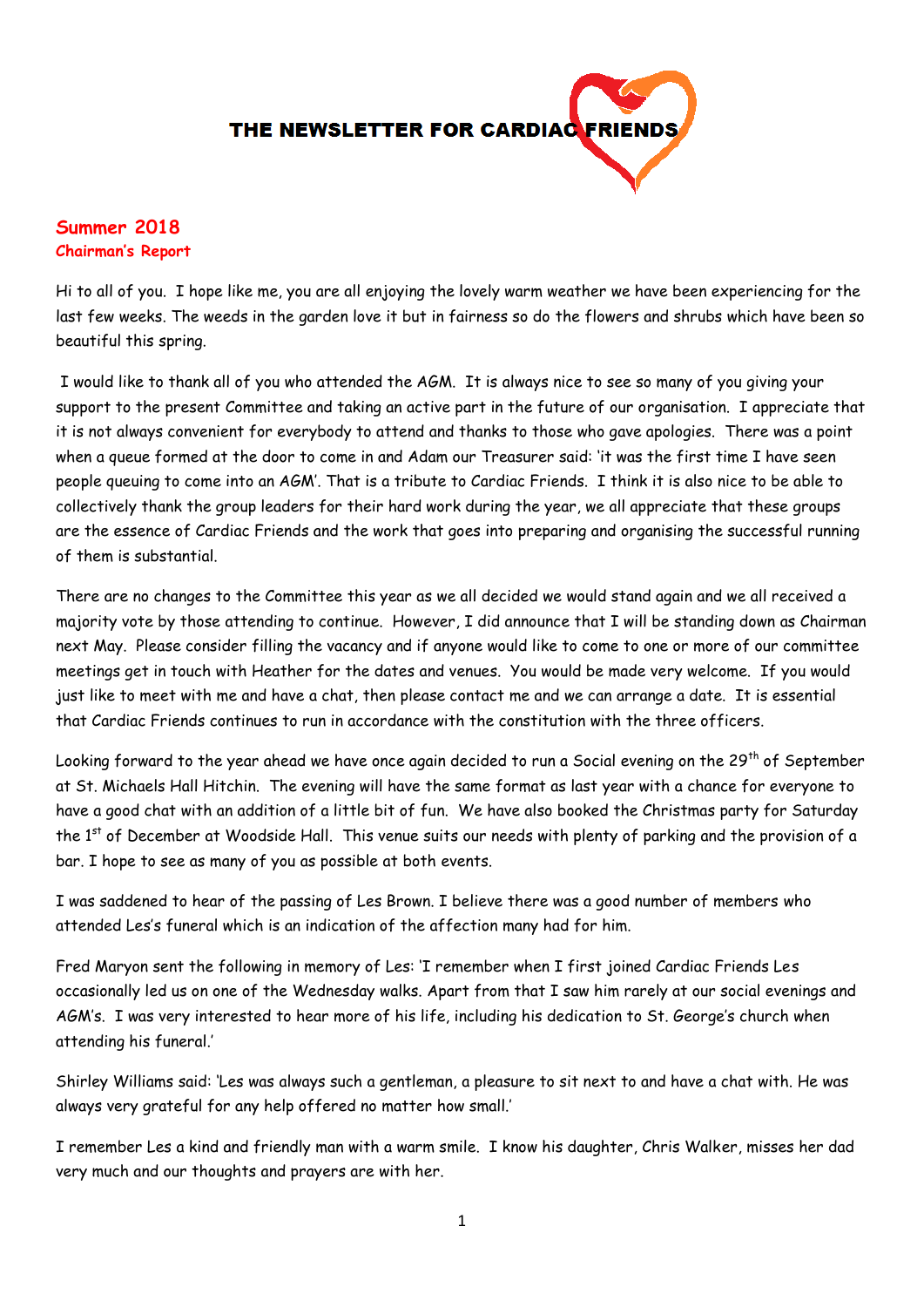I would also like to mention that Peter Howard lost his mum and offer our condolences to him and his family for their loss.

I hope that all of you have a pleasant summer and that I will see as many of you as possible in the Autumn at our Social evening.

# **Jackie Quinn**

# **Notes from the Secretary**

Dear Friends,

I have ordered 100 new badges, which I hope will be identical to the old ones. They cost £1.65 each, and will be available to existing members at cost, and given free to each new member.

If you receive this Newsletter, you have renewed your membership. Thank you for joining us again and thank you for the kind comments on some renewals. I am very touched!

Our current membership is 112 Members and 63 Associates, but more are always welcome. Last year we lost eight members, and we acknowledge Les Brown elsewhere. Charles Haynes, Bill Lawrence, Terry and June Pickett, Veronica Pond, Mac Varley and Margaret Worboys have also passed away.

The British Heart Foundation, which we have rejoined, advised us that holding your personal information did require us to comply with the new General Data Protection Act. Many of you have returned your forms, but a quick e-mail or note is enough. Just say that we can hold your data for use only within Cardiac Friends.

Enjoy your summer, best wishes,

# **Heather Cotton**



# **Monday Morning Walkers**

The Monday walking group is now a slow strolling group (because of ages, new hips, knees and heart conditions) but we usually get a good turn out for a very enjoyable stroll around the countryside. We have to stay on the level with hard paths to accommodate most of the group but we again have such fun and laughter and it is so important to socialise and enjoy about an hour of walking. We meet every other Monday at 10.30 am. and try to keep the walks local.

Please contact either Dave or myself by email to: **[cardiacfriends@hotmail.co.uk](mailto:cardiacfriends@hotmail.co.uk)**

**Group** This group meets on a Tuesday morning 10-12 am, in Christchurch on Bedford Road, Hitchin. The pay as you go charge is £3.00 per session. Different art media are used- it is a self-help group, and the new group leader Mrs Muriel Davis is hoping to develop the group further. The group could do with a few more members; it is in danger of folding if more members do not come forward to join this relaxed and friendly group. Why not come along and see what goes on, and if you like it, join!

For more details; email to **[muriel-davis@tiscali.co.uk](mailto:muriel-davis@tiscali.co.uk)**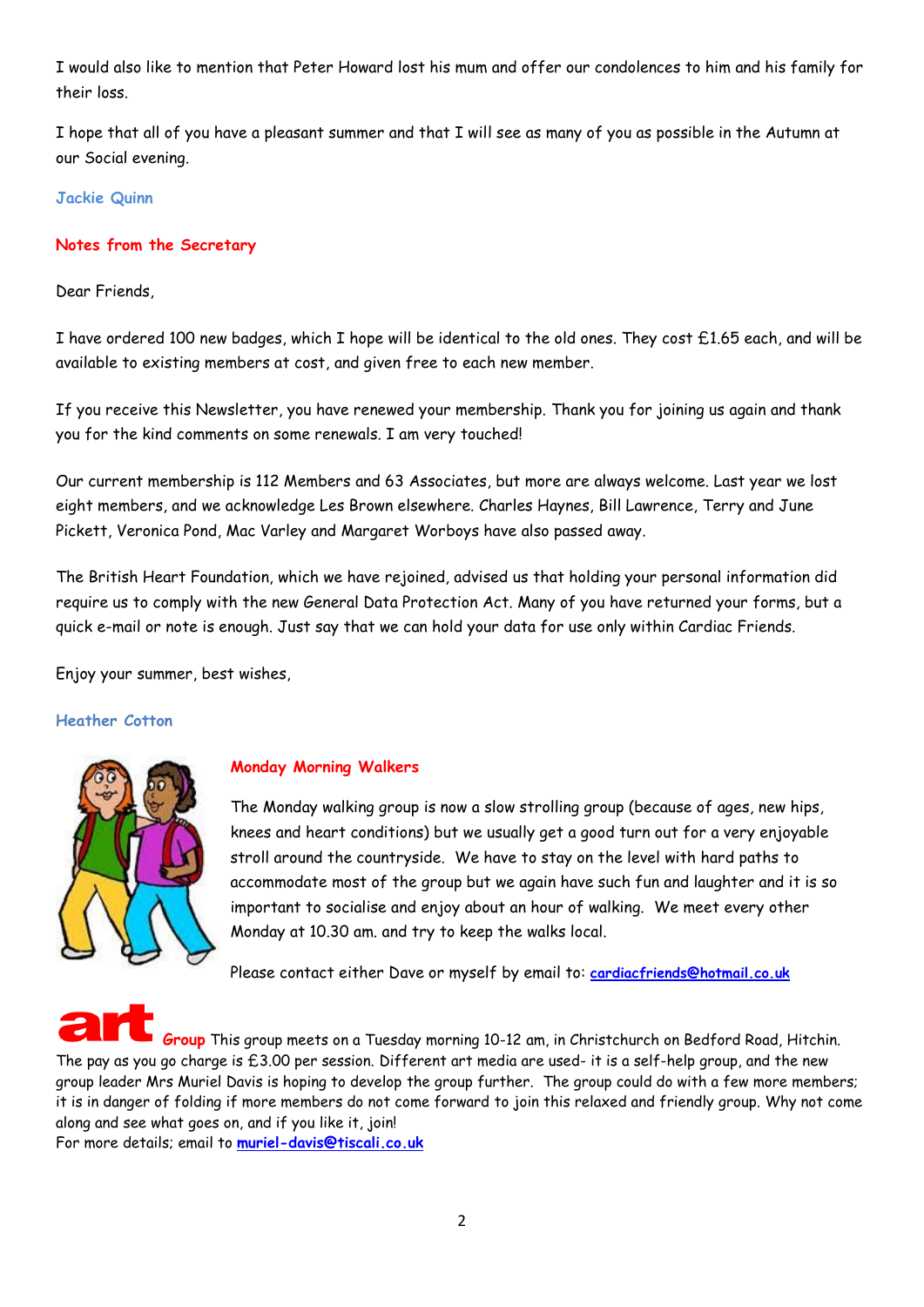# **Tuesday Afternoon Swimmers**

The Tuesday swimming session is every other week at the Letchworth Leisure Centre meeting in the coffee shop to go into the pool just before 2 pm. If any of you hearty people would like to join us you would be most welcome as we are a very happy and friendly small group with much laughter and nattering. It was reported that this is a small group; they would really like some more Cardiac Friends to join them.

Please contact either Dave or Maggi at [cardiacfriends@hotmail.co.uk](mailto:cardiacfriends@hotmail.co.uk)

#### **Wednesday Walking Group**



As ever the support for our walks is excellent. We 'lost' one day when we had snow and consequentially icy roads and I had to cancel the walk. Occasionally we have 'grotty days' when we are doing our 'proving' walks (see picture on left). **Fred Maryon emailto:cardiacfriends@hotmail.co.uk** 



The photographs above are from the last walk from 'The Waggon and Horses' at Steeple Morden.

#### **Exercise Group**



I raised the issue of the exercise class at the AGM. Unfortunately, we are not in a great position at this time. We have lost five members of the group now and this will mean that we must draw on some Cardiac Friends funds to remain active. It does appear that we have a new member, Norman, who came along to try us out last Thursday, but we desperately need two more members to join us to make us selffunding. Why don't you come along and join us for an hour of fun and exercise at the

leisure centre in Letchworth on a Thursday afternoon at 2.00pm. We even have tea and buns at the end of each month to catch up on the gossip.

At the AGM it was agreed that funds should be used to support ailing groups until the problem is resolved. We will do all we can to attract new members to the class but if this does not happen in a few months we will have to close. It is ironical that in a a group of people with heart disease and other ageing problems such as diabetes' that this class should be in jeopardy. It has been running for about thirteen years and it would be a great shame for it to fold.

**Jackie Quinn [cardiacfriends@hotmail.co.uk](mailto:cardiacfriends@hotmail.co.uk)**

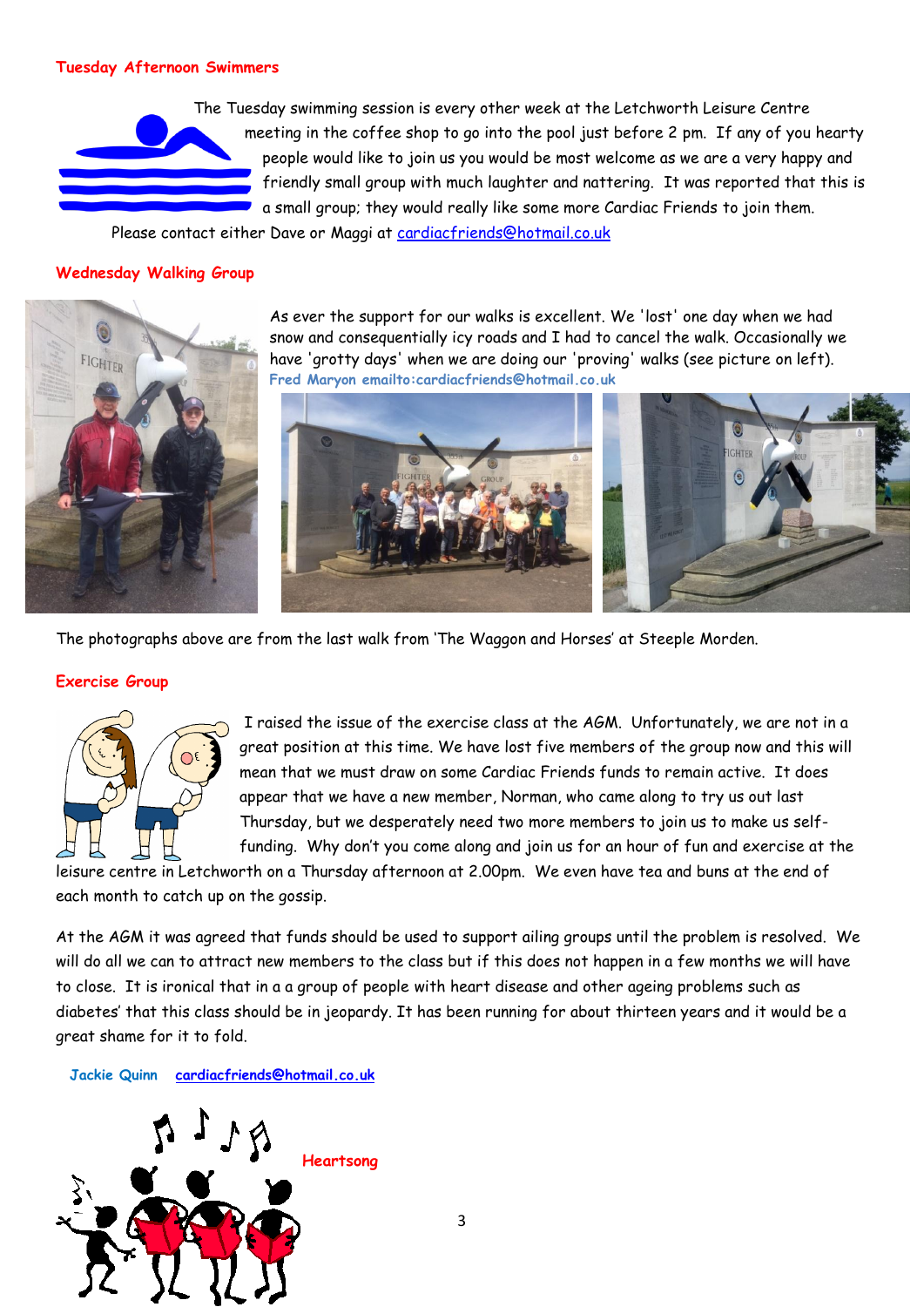We continue to have enjoyable and fun sessions with attendance regularly between 10-20. We meet every couple of months in Holwell Village Hall a few miles north of Hitchin and the group is led by my daughter Katie who leads choirs in south London and is involved in singing and arts projects with a strong health or community angle. Our most recent session was on 1st June. After our gentle but always amusing physical and vocal warmup, we woke our brains up as well with a tongue twisting song, with actions, 'Swan swam over the sea' which reminded me of the old Frankie Howerd song, 'Three Little Fishes' ('and they swam and they swam back over the dam...'). This led logically (??) into 'Wild Thing' where we imitated 'The Trogs' in three parts and wondered afterwards how we did it. Then Katie took us through one of her own songs, 'Wilderness', and we finished with the 'Anthem for Peace' in two parts, tune and bass, which is being launched at an arts festival in Croydon in June.

It doesn't matter whether you've sung a lot or not, can read music or not (all the songs are taught by ear and memory) or been told you can't sing in the distant past. Just come along have some fun - with some healthy side effects! Our next sessions are on **27th July, 28th September and 30th November** (all Fridays), 2-4pm at Holwell Village Hall. If you would like to join in please contact John Burden on 01462 712187 or email to:

# **[burdjohn@hotmail.com](mailto:burdjohn@hotmail.com)**

**John Burden**



**Petanque –**The new season starts once again at 'The Waggon and Horses' in Steeple Morden. The first session will be on Friday 22 $^{\sf{nd}}$  June, followed by Friday 20<sup>th</sup> July. Further dates will be announced at these sessions or by telephoning Ginger and June Prentice on **01763 852706.** 



**Line Dancing** Since writing about the group in the spring newsletter we have had 6 line dancing sessions – there should have been 7 but the 'Beast from the East' had other ideas and due to the snowfall and road conditions on 3 March it was decided to cancel that day!!!!

We are extremely lucky in that when we need to cancel the hall we are not charged for that booking and Mary, our excellent instructor, refuses to take any payment too meaning we have no cancellation costs that would otherwise drain the funds in our kitty.

As we have not had anyone new join us this year we still only have 14 members. I mentioned at the AGM we want to welcome more of you to come and enjoy the line

dancing with us. We are a very friendly group of all abilities. Even if you have never line danced before that is no problem. It was also pointed out at the meeting that exercise is so important.

We meet fortnightly on a Saturday morning at the Willian village hall from 10am - 12 noon at the cost of £6 per person which includes refreshments of tea/coffee and cake.

Please contact me if you would like any further information: **Janet Savage**: [cardiacfriends@hotmail.co.uk](mailto:cardiacfriends@hotmail.co.uk)

**London Walks**.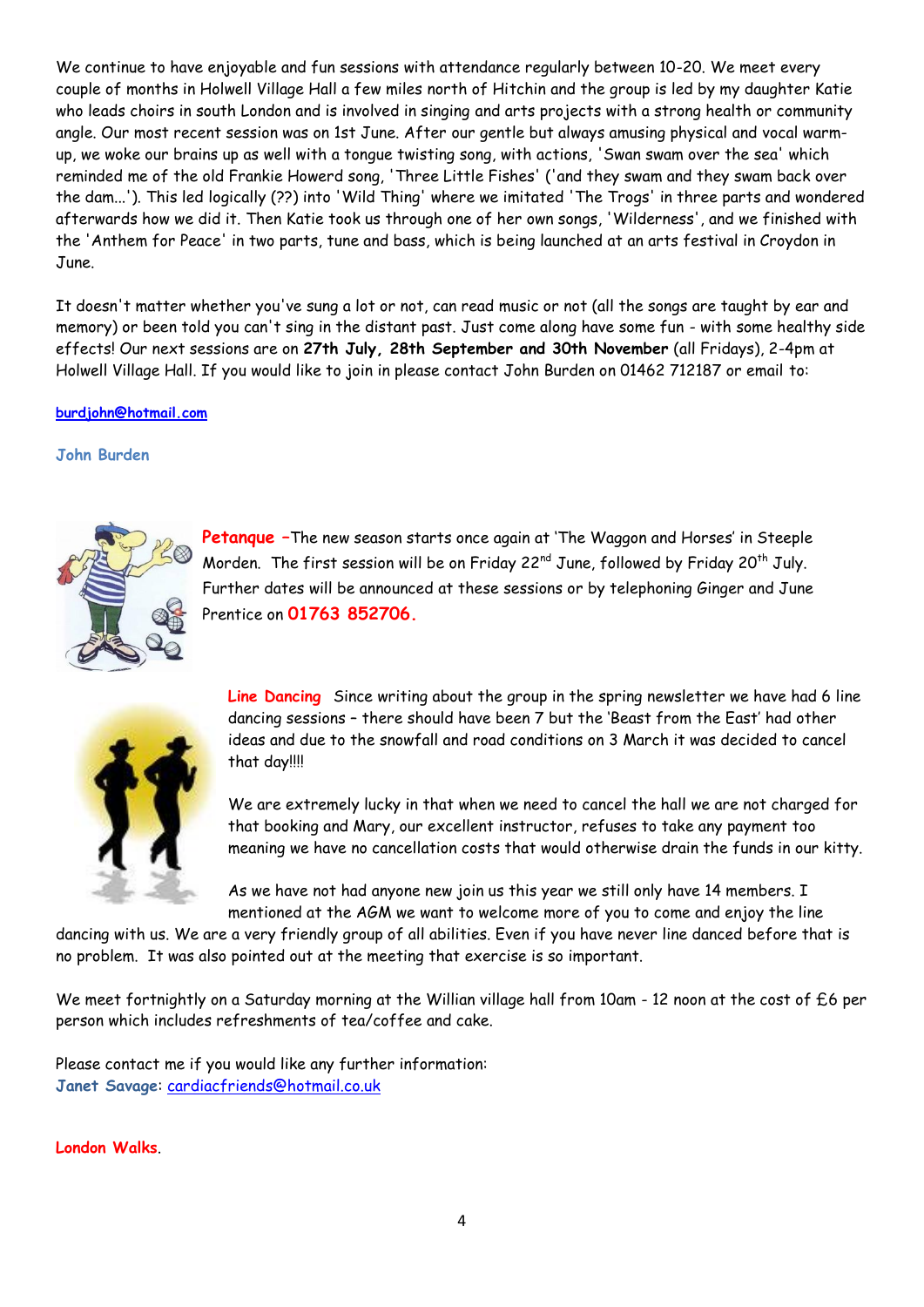The 2018 season began with a 'Votes for Women' walk to recognize the centenary of the Suffragettes movement. The Limehouse walk in May had to be changed at very short notice to Literary Bloomsbury and guided by Kim's husband Rex as Kim had suffered an injury and advised by her doctor to rest. Walk 3, 'Royal Parks Galore' saw Kim back in charge albeit with the help of a crutch. Re-boarding our coach was delayed by the Suffragettes procession but we got there eventually and it's amusing to think that the Suffragettes can still cause such traffic mayhem 100 years later!!

We will walk around Kings Cross in July (full with a reserve list), Hyde Park Corner in September and will finish year's walks with 'Around the Tower' (only a few places left). Details can be found on the Cardiac Friends website. Transport to London is by coach – '*Richard Taylor Travel'*, and we always stop for coffee and a toilet break before starting our walk. A pre-ordered/paid for lunch at 'Sir John Oldcastle' a Wetherspoon pub in Farringdon is enjoyed after the walk, and we're usually home by 6 p.m.

If you wish to join us on Walk 5 or 6, we recommend you book and pay for them soonest to secure your place as the walks are proving very popular.

**The London Walks Team**

For further details: Ruth & Barry Brown

or

Gaynor & Barry Tynsdale at **[cardiacfriendswalks@outlook.com](mailto:cardiacfriendswalks@outlook.com)**







Pictures of the London Walks are left: Emmeline Pankhurst, right: the Suffragette Scroll and below: Outside Buckingham Palace on the Walk 'Royal Parks Galore'.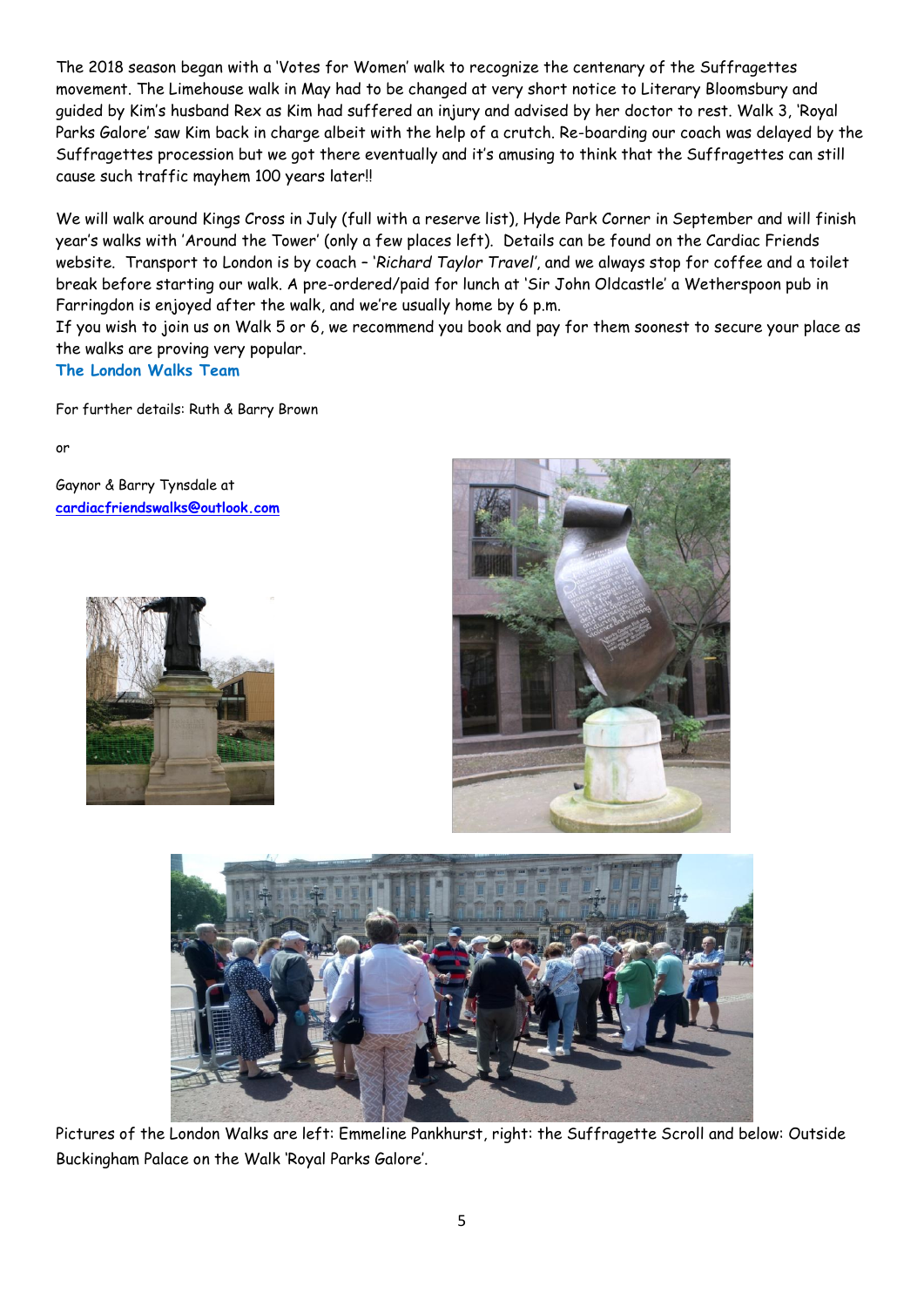**Places of Interest.** In the last Newsletter I asked Members to contact me if they would consider going on an overnight trip. Only 6 Members did contact me to say that they would consider such a trip. As a consequence no overnight trip will be arranged.

However on a more positive note a daytrip has been arranged to Stratford upon Avon on Friday 29<sup>th</sup> June. This has been very popular and a total of 53 have booked of which a more promising figure of 30 are Cardiac Friends Members. The cost is £13 each and there are still 2 places available. Contact information is the same as for Theatre Group below.

# **Adam Kuzminski**



Another musical has now been booked for Wednesday  $3^{rd}$  October. This will be a matinee show to see 'Chicago' at the Phoenix Theatre in London. 'Chicago' is the longest running American musical in Broadway history. The ticketing company have set an early date by which I must inform them of the number of tickets that we require. An early booking is therefore essential. You will find details on our website or alternatively you can contact me by email (**[adam@kuzminski.co.uk](mailto:adam@kuzminski.co.uk)**) or telephone (01462 620317).

# **Adam Kuzminski**

# *For the Record – some amusing quotes and items from the press.*

A would-be burglar was apprehended by Dundee butcher Ian Robertson and subsequently arrested after he broke into the house in the early hours of Tuesday morning by forcing a downstairs window, climbing in, and unfortunately for him, stepping onto Mr Robertson's bagpipes! (*Dundee Courier*).

'Knowledge is knowing a tomato is a fruit. Wisdom is not putting it in a fruit salad.' (*Miles Kingston*).

Firefighters were baffled when they were called out to rescue a horse stuck knee-deep in mud. Eleven firefighters, two fire engines, a multi-role vehicle, a rural officer and a fire officer turned up to help with the rescue in Southampton, only to discover that it was a pony with short legs! (*Wiltshire Gazette*).

Lewisham Council has decided to charge £25 for replacement bins after a series of other measures failed to stop its bins disappearing. Officers have so far failed to solve the mystery of a Lewisham wheelie-bin that was found floating in the Sea of Galilee! (*The Surveyor*).

A salmon, tagged with a satellite tracking device in an attempt to monitor its breeding routes, was logged travelling down the M4 motorway. Poachers were delivering it to a restaurant in South Wales. (*The Sun*).